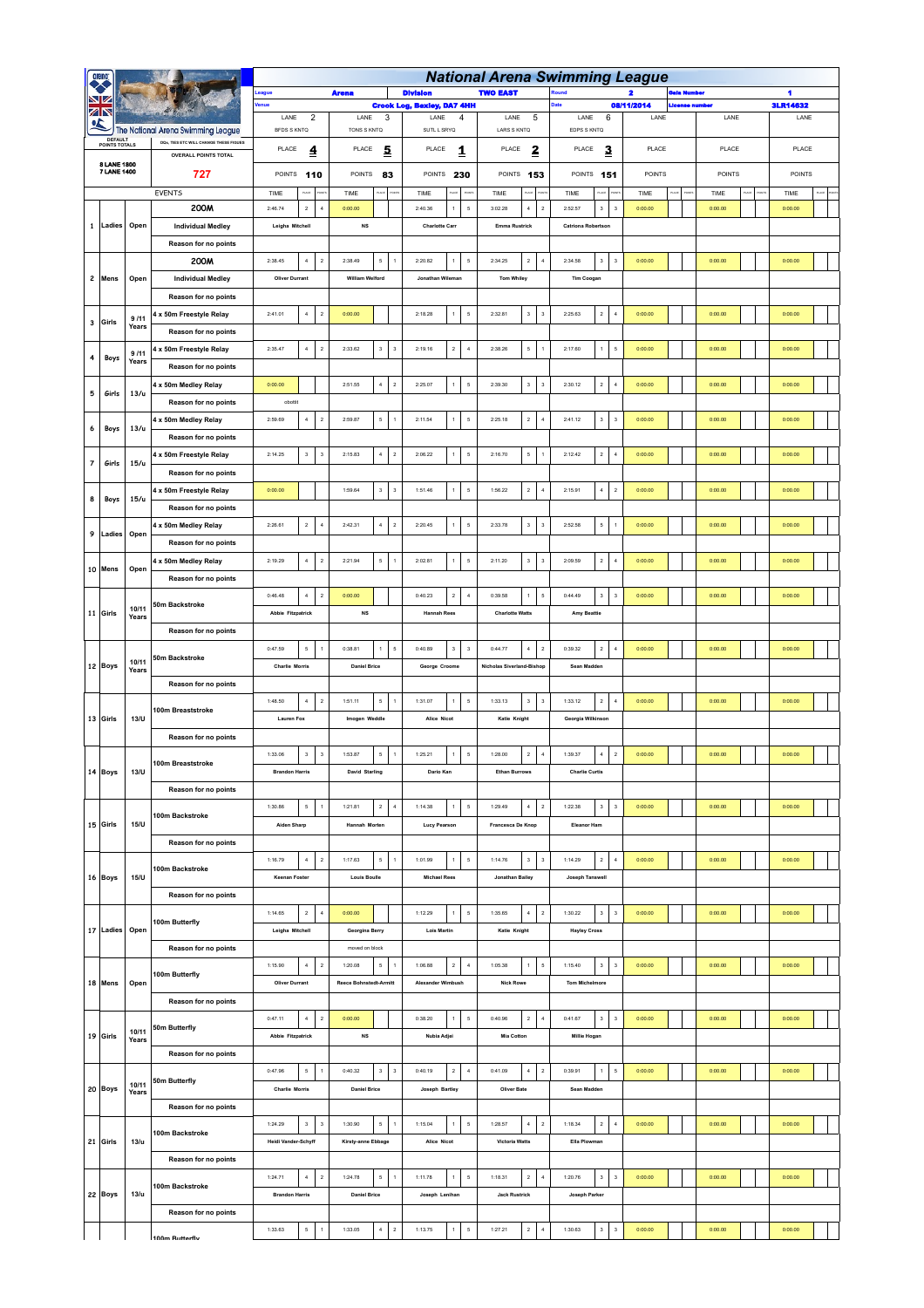|  |                            |                |                                                                              |                                                                 | <b>National Arena Swimming League</b>              |                                                                                                   |                                                                   |                                                                                                              |               |              |                 |  |  |  |  |  |  |  |
|--|----------------------------|----------------|------------------------------------------------------------------------------|-----------------------------------------------------------------|----------------------------------------------------|---------------------------------------------------------------------------------------------------|-------------------------------------------------------------------|--------------------------------------------------------------------------------------------------------------|---------------|--------------|-----------------|--|--|--|--|--|--|--|
|  |                            |                |                                                                              | eague                                                           | <b>Arena</b>                                       | <b>Division</b>                                                                                   | <b>TWO EAST</b>                                                   |                                                                                                              | 2             | ala Humber   | 4               |  |  |  |  |  |  |  |
|  | ZN                         |                |                                                                              | enue                                                            |                                                    | <b>Crook Log, Bexley, DA7 4HH</b>                                                                 |                                                                   |                                                                                                              | 08/11/2014    | Jeense numbe | <b>3LR14632</b> |  |  |  |  |  |  |  |
|  |                            |                |                                                                              | LANE<br>$\overline{2}$                                          | LANE<br>3                                          | LANE<br>$\overline{4}$                                                                            | LANE<br>5                                                         | LANE<br>6                                                                                                    | LANE          | LANE         | LANE            |  |  |  |  |  |  |  |
|  | <b>DEFAULT</b>             |                | The National Arena Swimming League<br>DOs. TIES ETC WILL CHANGE THESE FIGUES | <b>BFDS S KNTQ</b>                                              | TONS S KNTQ                                        | SUTL L SRYQ                                                                                       | LARS S KNTQ                                                       | EDPS S KNTQ                                                                                                  |               |              |                 |  |  |  |  |  |  |  |
|  | POINTS TOTALS              |                | <b>OVERALL POINTS TOTAL</b>                                                  | PLACE<br>$\overline{\mathbf{r}}$                                | 5<br>PLACE                                         | PLACE<br>1                                                                                        | $\mathbf{z}$<br>PLACE                                             | 3<br>PLACE                                                                                                   | PLACE         | PLACE        | PLACE           |  |  |  |  |  |  |  |
|  | 8 LANE 1800<br>7 LANE 1400 |                | 727                                                                          | POINTS<br>110                                                   | POINTS<br>83                                       | POINTS<br>230                                                                                     | POINTS 153                                                        | POINTS 151                                                                                                   | <b>POINTS</b> | POINTS       | POINTS          |  |  |  |  |  |  |  |
|  |                            |                | EVENTS                                                                       | TIME<br>$\overline{a}$                                          | TIME                                               | TIME                                                                                              | TIME                                                              | TIME<br>uo                                                                                                   | TIME          | TIME         | TIME<br>ш       |  |  |  |  |  |  |  |
|  | 23 Girls                   | 15/u           |                                                                              | <b>Stephanie King</b>                                           | <b>Harriet Das</b>                                 | <b>Lois Martin</b>                                                                                | <b>Hannah Kemp</b>                                                | Eleanor Ham                                                                                                  |               |              |                 |  |  |  |  |  |  |  |
|  |                            |                |                                                                              |                                                                 |                                                    |                                                                                                   |                                                                   |                                                                                                              |               |              |                 |  |  |  |  |  |  |  |
|  |                            |                | Reason for no points                                                         |                                                                 |                                                    |                                                                                                   |                                                                   |                                                                                                              |               |              |                 |  |  |  |  |  |  |  |
|  |                            |                | 100m Butterfly                                                               | 0:00.00                                                         | 0:00.00                                            | 1:06.69<br>$\mathsf{s}$<br>$\mathbf{1}$                                                           | 1:13.59<br>$\,$ 2 $\,$<br>$\sqrt{4}$                              | 1:21.34<br>$\mathbf{3}$<br>$\overline{\mathbf{3}}$                                                           | 0:00.00       | 0:00.00      | 0:00.00         |  |  |  |  |  |  |  |
|  | 24 Boys                    | 15/u           |                                                                              | <b>Keenan Foster</b>                                            | Adam Winnifrith                                    | William Ward                                                                                      | <b>Stephen Mackie</b>                                             | Josh Bishop                                                                                                  |               |              |                 |  |  |  |  |  |  |  |
|  |                            |                | Reason for no points                                                         | alt feet                                                        | arms not clearing                                  |                                                                                                   |                                                                   |                                                                                                              |               |              |                 |  |  |  |  |  |  |  |
|  |                            |                |                                                                              | 1:15.93<br>$\,$ 1 $\,$<br>$\sf 5$                               | 1:21.20<br>$\ensuremath{\mathsf{3}}$<br>3          | 1:19.51<br>$\sqrt{2}$<br>$\,$ 4 $\,$                                                              | 1:23.00<br>$\,$ 4 $\,$<br>$\sqrt{2}$                              | 1:23.28<br>5<br>1                                                                                            | 0:00.00       | 0:00.00      | 0:00.00         |  |  |  |  |  |  |  |
|  | 25 Ladies                  | Open           | 100m Backstroke                                                              | <b>Tierney Gudgeon</b>                                          | Hannah Morten                                      | Rachel James                                                                                      | Emma Rustrick                                                     | Georgia Wilkinson                                                                                            |               |              |                 |  |  |  |  |  |  |  |
|  |                            |                | Reason for no points                                                         |                                                                 |                                                    |                                                                                                   |                                                                   |                                                                                                              |               |              |                 |  |  |  |  |  |  |  |
|  |                            |                |                                                                              | $\ensuremath{\mathsf{3}}$<br>1:14.95<br>$_{\rm 3}$              | $\,$ 4 $\,$<br>$\,$ 2<br>1:17.60                   | $\mathsf{s}$<br>1:05.25<br>$\ddot{\phantom{1}}$                                                   | $\mathsf{s}$<br>1:18.12<br>$\overline{1}$                         | $\,$ 2 $\,$<br>$\overline{4}$<br>1:08.42                                                                     | 0:00.00       | 0:00.00      | 0:00.00         |  |  |  |  |  |  |  |
|  | 26 Mens                    | Open           | 100m Backstroke                                                              | <b>Luke Barber</b>                                              | <b>William Brice</b>                               | Joseph Phillpott-Clark                                                                            | <b>Tom Calvert</b>                                                | Connor Hepburn                                                                                               |               |              |                 |  |  |  |  |  |  |  |
|  |                            |                |                                                                              |                                                                 |                                                    |                                                                                                   |                                                                   |                                                                                                              |               |              |                 |  |  |  |  |  |  |  |
|  |                            |                | Reason for no points                                                         |                                                                 |                                                    |                                                                                                   |                                                                   |                                                                                                              |               |              |                 |  |  |  |  |  |  |  |
|  |                            | 10/11          | 50m Breaststroke                                                             | $\,$ 2 $\,$<br>0:46.95<br>$\boldsymbol{4}$                      | 0:00.00                                            | 0:45.65<br>$\mathsf{s}$<br>$\ddot{\phantom{1}}$                                                   | 0:50.20<br>$\mathbf 3$<br>$\mathbf{3}$                            | 0:00.00                                                                                                      | 0:00.00       | 0:00.00      | 0:00.00         |  |  |  |  |  |  |  |
|  | 27 Girls                   | Years          |                                                                              | <b>Heidi Vander-Schyff</b>                                      | NS                                                 | Izzabella Morris                                                                                  | <b>Megan Ormiston</b>                                             | Yasmin Omurca                                                                                                |               |              |                 |  |  |  |  |  |  |  |
|  |                            |                | Reason for no points                                                         |                                                                 |                                                    |                                                                                                   |                                                                   | head failed to break surface b4<br>hands                                                                     |               |              |                 |  |  |  |  |  |  |  |
|  |                            |                | 50m Breaststroke                                                             | 0:43.97<br>$\,1\,$<br>$\sf 5$                                   | 0:50.24<br>$\overline{4}$<br>$\sqrt{2}$            | 0:44.28<br>$\sqrt{2}$<br>$\overline{4}$                                                           | $\mathsf{s}$<br>0:51.27                                           | 0:48.45<br>$\mathbf 3$<br>$\overline{\mathbf{3}}$                                                            | 0:00.00       | 0:00.00      | 0:00.00         |  |  |  |  |  |  |  |
|  | 28 Boys                    | 10/11<br>Years |                                                                              | <b>Brandon Harris</b>                                           | <b>Jack Mills</b>                                  | <b>Toby Beer</b>                                                                                  | <b>Ashwin Knight</b>                                              | Mark Grenier                                                                                                 |               |              |                 |  |  |  |  |  |  |  |
|  |                            |                | Reason for no points                                                         |                                                                 |                                                    |                                                                                                   |                                                                   |                                                                                                              |               |              |                 |  |  |  |  |  |  |  |
|  |                            |                |                                                                              | $\mathbf{3}$<br>1:24.98<br>$\overline{\mathbf{3}}$              | $\sim$<br>$\overline{2}$<br>1:30.77                | 0:00.00                                                                                           | $\,$ 2 $\,$<br>1:24.71<br>$\overline{4}$                          | $\,$ 5<br>1:22.70<br>$\,1\,$                                                                                 | 0:00.00       | 0:00.00      | 0:00.00         |  |  |  |  |  |  |  |
|  | 29 Girls                   | 13/u           | 100m Butterfly                                                               | <b>Matilda Durrant</b>                                          | Sarah Brown                                        | <b>April Hedges</b>                                                                               | <b>Grace Hussey</b>                                               | Ella Plowman                                                                                                 |               |              |                 |  |  |  |  |  |  |  |
|  |                            |                | Reason for no points                                                         |                                                                 |                                                    |                                                                                                   |                                                                   |                                                                                                              |               |              |                 |  |  |  |  |  |  |  |
|  |                            |                |                                                                              | 0:00.00                                                         | 1:50.13<br>$\,$ 4 $\,$<br>$\,$ 2                   | 1:11.31<br>$\mathsf{s}$<br>$\ddot{\phantom{1}}$                                                   | $\,$ 2 $\,$<br>1:15.38<br>$\sqrt{4}$                              | 1:44.10<br>$^{\rm 3}$<br>$\overline{\mathbf{3}}$                                                             | 0:00.00       | 0:00.00      | 0:00.00         |  |  |  |  |  |  |  |
|  |                            |                | 100m Butterfly                                                               |                                                                 |                                                    |                                                                                                   |                                                                   |                                                                                                              |               |              |                 |  |  |  |  |  |  |  |
|  | 30 Boys                    | 13/u           |                                                                              | <b>NS</b>                                                       | <b>David Starling</b>                              | <b>Kieran Rutter</b>                                                                              | <b>Ethan Burrows</b>                                              | <b>Nathan Randall</b>                                                                                        |               |              |                 |  |  |  |  |  |  |  |
|  |                            |                | Reason for no points                                                         |                                                                 |                                                    |                                                                                                   |                                                                   |                                                                                                              |               |              |                 |  |  |  |  |  |  |  |
|  | 31 Girls                   |                | 100m Freestyle                                                               | 1:18.98<br>$\,$ 4 $\,$<br>$\,$ 2 $\,$                           | 1:15.77<br>$\ensuremath{\mathsf{3}}$<br>$\sqrt{3}$ | 1:07.66<br>$\mathsf{s}$<br>$\mathbf{1}$                                                           | 1:14.26<br>$\,$ 2 $\,$<br>$\sqrt{4}$                              | 1:19.84<br>5<br>$\,$ 1 $\,$                                                                                  | 0:00.00       | 0:00.00      | 0:00.00         |  |  |  |  |  |  |  |
|  |                            | 15/u           |                                                                              | <b>Aiden Sharp</b>                                              | <b>Lucy Reams</b>                                  | <b>Natalie Andrew</b>                                                                             | <b>Rachel Sparkes</b>                                             | Millie Hogan                                                                                                 |               |              |                 |  |  |  |  |  |  |  |
|  |                            |                | Reason for no points                                                         |                                                                 |                                                    |                                                                                                   |                                                                   |                                                                                                              |               |              |                 |  |  |  |  |  |  |  |
|  | 32 Boys                    | 15/u           |                                                                              | 1:03.89<br>$\overline{4}$<br>$\overline{2}$                     | 5<br>1:09.81<br>$\overline{1}$                     | $\,$ 2 $\,$<br>$\overline{4}$<br>1:01.58                                                          | 1:00.67<br>$\mathbf{1}$<br>5                                      | 1:03.59<br>$\ensuremath{\mathsf{3}}$<br>$\overline{\mathbf{3}}$                                              | 0:00.00       | 0:00.00      | 0:00.00         |  |  |  |  |  |  |  |
|  |                            |                | 100m Freestyle<br>Reason for no points                                       | <b>Oliver Durrant</b>                                           | <b>Jack Stennulat</b>                              | George Brown                                                                                      | Alex Hickman                                                      | Josh Bishop                                                                                                  |               |              |                 |  |  |  |  |  |  |  |
|  |                            |                |                                                                              |                                                                 |                                                    |                                                                                                   |                                                                   |                                                                                                              |               |              |                 |  |  |  |  |  |  |  |
|  |                            |                |                                                                              | 1:31.83<br>$\mathbf 3$<br>$_{\rm 3}$                            | 1:38.91<br>$\mathsf{s}$<br>$\overline{1}$          | 1:25.32<br>$\,$ 2 $\,$<br>$\sqrt{4}$                                                              | 1:23.58<br>$\mathbf{1}$<br>$\mathsf{s}$                           | 1:36.38<br>$\,$ 4 $\,$<br>$\sqrt{2}$                                                                         | 0:00.00       | 0:00.00      | 0:00.00         |  |  |  |  |  |  |  |
|  | 33 Ladies                  | Open           | 100m Breaststroke                                                            | <b>Stephanie King</b>                                           | <b>Harriet Das</b>                                 | <b>Charlotte Carr</b>                                                                             | Siobhan Sinclair-Strong                                           | <b>Hayley Cross</b>                                                                                          |               |              |                 |  |  |  |  |  |  |  |
|  |                            |                | Reason for no points                                                         |                                                                 |                                                    |                                                                                                   |                                                                   |                                                                                                              |               |              |                 |  |  |  |  |  |  |  |
|  |                            |                |                                                                              | 0:00.00                                                         | 1:27.75<br>$\overline{4}$<br>$\sqrt{2}$            | 1:14.71<br>$\mathbf{1}$<br>$\mathsf{s}$                                                           | $\ensuremath{\mathsf{3}}$<br>1:19.33<br>$\ensuremath{\mathsf{3}}$ | 1:19.17<br>$\mathbf{2}% =\mathbf{1}_{B}\left( \mathbf{1}_{B}\right) ^{\ast}\mathbf{1}_{B}$<br>$\overline{a}$ | 0:00.00       | 0:00.00      | 0:00.00         |  |  |  |  |  |  |  |
|  |                            |                | 100m Breaststroke                                                            |                                                                 |                                                    |                                                                                                   |                                                                   |                                                                                                              |               |              |                 |  |  |  |  |  |  |  |
|  | 34 Mens                    | Open           |                                                                              | <b>NS</b>                                                       | <b>Jack Sporle</b>                                 | <b>William Ward</b>                                                                               | <b>Nick Rowe</b>                                                  | <b>Tim Coogan</b>                                                                                            |               |              |                 |  |  |  |  |  |  |  |
|  |                            |                | Reason for no points                                                         |                                                                 |                                                    |                                                                                                   |                                                                   |                                                                                                              |               |              |                 |  |  |  |  |  |  |  |
|  |                            |                | 50m Freestyle                                                                | $\mathsf{s}$<br>0:33.77<br>$\mathbf{1}$                         | 0:00.00                                            | 0:33.84<br>$\sqrt{2}$<br>$\sim$                                                                   | $\,$ 4 $\,$<br>0:39.36<br>$\overline{2}$                          | 0:36.01<br>$\mathbf{3}$<br>$\overline{\mathbf{3}}$                                                           | 0:00.00       | 0:00.00      | 0:00.00         |  |  |  |  |  |  |  |
|  | 35 Girls                   | 10/11<br>Years |                                                                              | <b>Heidi Vander-Schyff</b>                                      | $_{\rm NS}$                                        | Nubia Adjei                                                                                       | Kajal Knight                                                      | Sophie Moss                                                                                                  |               |              |                 |  |  |  |  |  |  |  |
|  |                            |                | Reason for no points                                                         |                                                                 |                                                    |                                                                                                   |                                                                   |                                                                                                              |               |              |                 |  |  |  |  |  |  |  |
|  |                            |                |                                                                              | 0:34.69<br>$\mathbf 3$<br>$_{\rm 3}$                            | 0:38.43<br>$\,$ 4 $\,$<br>$\,$ 2                   | 0:33.95<br>$\,$ 2 $\,$<br>$\sqrt{4}$                                                              | 0:39.34<br>$\mathsf{s}$<br>$\mathbf{1}$                           | 0:30.96<br>$\sqrt{5}$<br>$\mathbf{1}$                                                                        | 0:00.00       | 0:00.00      | 0:00.00         |  |  |  |  |  |  |  |
|  | 36 Boys                    | 10/11<br>Years | 50m Freestyle                                                                | <b>Brandon Harris</b>                                           | <b>Harvey Thatcher</b>                             | Joseph Bartley                                                                                    | Oscar Silverland-Bishop                                           | Joseph Parker                                                                                                |               |              |                 |  |  |  |  |  |  |  |
|  |                            |                | Reason for no points                                                         |                                                                 |                                                    |                                                                                                   |                                                                   |                                                                                                              |               |              |                 |  |  |  |  |  |  |  |
|  |                            |                |                                                                              | 1:07.53<br>$\ensuremath{\mathsf{3}}$<br>$\,$ 3 $\,$             | 1:23.17<br>$\mathsf{s}\,$<br>$\ddot{\phantom{1}}$  | 1:06.57<br>$\mathbf{2}% =\mathbf{1}_{B}\left( \mathbf{1}_{B}\right) ^{\ast }$<br>$\boldsymbol{4}$ | 1:14.68<br>$\,$ 4 $\,$<br>$\,$ 2 $\,$                             | 1:05.43<br>$\mathsf{s}$<br>$\mathbf{1}$                                                                      | 0:00.00       | 0:00.00      | 0:00.00         |  |  |  |  |  |  |  |
|  | 37 Girls                   | 13/u           | 100m Freestyle                                                               | <b>Matilda Durrant</b>                                          | <b>Millie Stennulat</b>                            | <b>Kelly Bone</b>                                                                                 | <b>Grace Hussey</b>                                               | <b>Catriona Robertson</b>                                                                                    |               |              |                 |  |  |  |  |  |  |  |
|  |                            |                |                                                                              |                                                                 |                                                    |                                                                                                   |                                                                   |                                                                                                              |               |              |                 |  |  |  |  |  |  |  |
|  |                            |                | Reason for no points                                                         |                                                                 |                                                    |                                                                                                   |                                                                   |                                                                                                              |               |              |                 |  |  |  |  |  |  |  |
|  |                            |                | 100m Freestyle                                                               | 1:32.19<br>4<br>$\sqrt{2}$                                      | $\mathsf{s}\,$<br>1:38.22<br>$\overline{1}$        | 1:01.42<br>$\mathbf{1}$<br>$\sqrt{5}$                                                             | $\,$ 2 $\,$<br>1:08.36<br>$\overline{4}$                          | $3^{\circ}$<br>1:21.48<br>$\overline{\mathbf{3}}$                                                            | 0:00.00       | 0:00.00      | 0:00.00         |  |  |  |  |  |  |  |
|  | 38 Boys                    | 13/u           |                                                                              | <b>Charlie Morris</b>                                           | <b>Tom Fitzsimons</b>                              | Jake Maxwell                                                                                      | <b>Zachary Cotton</b>                                             | <b>Harris Shewan</b>                                                                                         |               |              |                 |  |  |  |  |  |  |  |
|  |                            |                | Reason for no points                                                         |                                                                 |                                                    |                                                                                                   |                                                                   |                                                                                                              |               |              |                 |  |  |  |  |  |  |  |
|  |                            |                | 100m Breaststroke                                                            | $\ensuremath{\mathsf{3}}$<br>1:33.66<br>$\overline{\mathbf{3}}$ | 1:42.05<br>$\mathsf{s}\,$<br>$\overline{1}$        | 1:26.49<br>5<br>$\overline{1}$                                                                    | $\,$ 2 $\,$<br>1:26.56<br>$\overline{4}$                          | $\sim$<br>$\sqrt{2}$<br>1:35.34                                                                              | 0:00.00       | 0:00.00      | 0:00.00         |  |  |  |  |  |  |  |
|  | 39 Girls                   | 15/u           |                                                                              | <b>Stephanie King</b>                                           | <b>Lucy Reams</b>                                  | <b>Natalie Andrew</b>                                                                             | Siobhan Sinclair-Strong                                           | Georgia Wilkinson                                                                                            |               |              |                 |  |  |  |  |  |  |  |
|  |                            |                | Reason for no points                                                         |                                                                 |                                                    |                                                                                                   |                                                                   |                                                                                                              |               |              |                 |  |  |  |  |  |  |  |
|  |                            |                |                                                                              | 1:33.84<br>$\mathsf{s}\,$<br>$\,$ 1                             | 1:20.67<br>$\,$ 2 $\,$<br>$\overline{4}$           | 1:14.55<br>$\mathsf{s}$<br>$\mathbf{1}$                                                           | 1:23.16<br>$\ensuremath{\mathsf{3}}$<br>$^{\rm 3}$                | 1:33.68<br>$\boldsymbol{4}$<br>$\sqrt{2}$                                                                    | 0:00.00       | 0:00.00      | 0:00.00         |  |  |  |  |  |  |  |
|  | 40 Boys                    | 15/u           | 100m Breaststroke                                                            | <b>Oliver Durrant</b>                                           | <b>Ben Fitzsimons</b>                              | <b>Michael Rees</b>                                                                               | <b>Stephen Mackie</b>                                             | Josh Bishop                                                                                                  |               |              |                 |  |  |  |  |  |  |  |
|  |                            |                | Reason for no points                                                         |                                                                 |                                                    |                                                                                                   |                                                                   |                                                                                                              |               |              |                 |  |  |  |  |  |  |  |
|  |                            |                |                                                                              | 1:03.63                                                         | 1:10.97<br>$\sim$                                  | 1:07.79<br>$\sim$                                                                                 | $\mathbf{1}$                                                      | 1:10.33                                                                                                      |               | 0:00.00      |                 |  |  |  |  |  |  |  |
|  |                            |                | 100m Freestyle                                                               | $\,1\,$<br>$\mathsf{s}$                                         | $\sqrt{2}$                                         | $\sqrt{2}$                                                                                        | 1:16.81<br>$\mathsf{s}$                                           | $\mathbf{3}$<br>$\overline{\mathbf{3}}$                                                                      | 0:00.00       |              | 0:00.00         |  |  |  |  |  |  |  |
|  | 41 Ladies Open             |                |                                                                              | Leigha Mitchell                                                 | Georgina Berry                                     | <b>Charlotte Carr</b>                                                                             | Francesca De Knop                                                 | <b>Catriona Robertson</b>                                                                                    |               |              |                 |  |  |  |  |  |  |  |
|  |                            |                | Reason for no points                                                         |                                                                 |                                                    |                                                                                                   |                                                                   |                                                                                                              |               |              |                 |  |  |  |  |  |  |  |
|  |                            |                | 100m Freestyle                                                               | $\,$ 4 $\,$<br>$\overline{2}$<br>1:05.82                        | 1:05.38<br>$\mathbf{3}$<br>$\overline{\mathbf{3}}$ | $\sqrt{5}$<br>0:57.08<br>$\ddot{\phantom{1}}$                                                     | $\sqrt{2}$<br>1:02.02<br>$\overline{4}$                           | 0:00.00                                                                                                      | 0:00.00       | 0:00.00      | 0:00.00         |  |  |  |  |  |  |  |
|  | 42 Mens                    | Open           |                                                                              | <b>Luke Barber</b>                                              | William Welford                                    | <b>Nathan Eves</b>                                                                                | <b>Tom Whiley</b>                                                 | Joseph Tanswell                                                                                              |               |              |                 |  |  |  |  |  |  |  |
|  |                            |                | Reason for no points                                                         |                                                                 |                                                    |                                                                                                   |                                                                   | moved before start                                                                                           |               |              |                 |  |  |  |  |  |  |  |